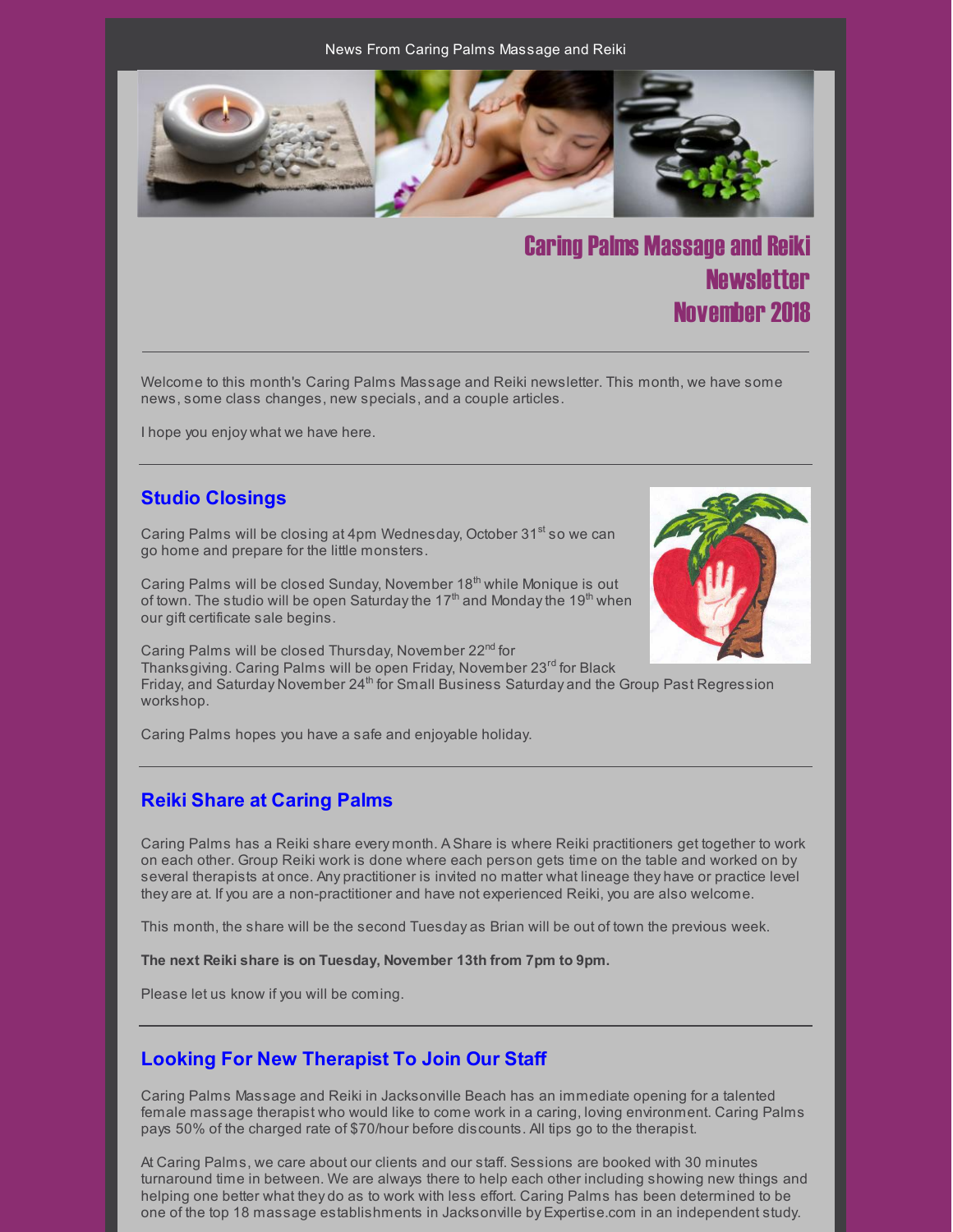Days available are Tuesdays and Saturdays.

If you, or someone you know would be interested in joining our staff, send resumes to brian@caringpalms.com, or call 904-246-2206.

## **Brian Out of Town**

Brian will be going to Cocoa Beach November  $5<sup>th</sup>$  through  $7<sup>th</sup>$  (Monday through Wednesday) so that he can get additional training in Temple Lomi Lomi. He is looking to refresh his skills and pick up a few new tricks. Brian will be back on the office Thursday, November 8th.

## **November Special**

### **\$10 off any Myofascial Release Session (60 minutes or longer) with Brian**

Myofascial Release (MFR) is a style of massage / physical therapythat takes a whole body"hands-on" approach to the evaluation and treatment of the human structure. The goal is to help return the body's capacityto adapt, byrestoring three-dimensional balance. What this means is that it works on realigning the bodyto its proper shape through manipulation of connective tissue (fascia).

**Receive a Myofascial Release (MFR) session (1 hour or longer) with Brian, and get \$10 off.**

### **Gift Certificate Sale Begins November 19!**

Caring Palms' annual holiday gift certificate sale begins Wednesday, November 15th.

Buy 1 gift certificate, save \$ 10 Buy 2 gift certificates, save \$ 20 Buy 3 gift certificates, save \$ 30 *Best Deal:* Buy 4 gift certificates, get 1 gift certificate FREE!

Gift Certificates are available for massage or Reiki sessions, or massage or Reiki classes. Buy gift certificates for friends and loved ones, or just for yourself. If you have four friends that can benefit from massage or Reiki (and everyone can), you can buy gift certificates for them, and get one free for yourself. If you are a regular client, you can buy four gift certificates for yourself and get five sessions (this is the best deal going).

> **Sale runs Monday, November 19th - Monday, December 24th**

**Gift certificates are available in the studio and can be ordered by phone with a credit card at (904) 246-2206, or by mail with a check. (Best Deal sales (Buy 4, get 1 free) are available through the website, other quantities are not.) What better gift to give to those you care about? Give them the gift of love and healing.**

# **What Would Happen If You Gave a Workshop and Nobody Came?**

Well, that is what happened last weekend for the Ascension Theory workshop. One person did come. They opted to have a massage and come back to the next one in December.

It has been seriouslyslow the past couple weekends. People must have things going on or life happening. This has had to affect people coming in for sessions and workshops. That's okay, we can work with it. We will dance with the flow as it turns back towards us.

The next Ascension Theory workshop will be December 1<sup>st</sup> with the topic "Dancing With The Universe". Please come and dance with us.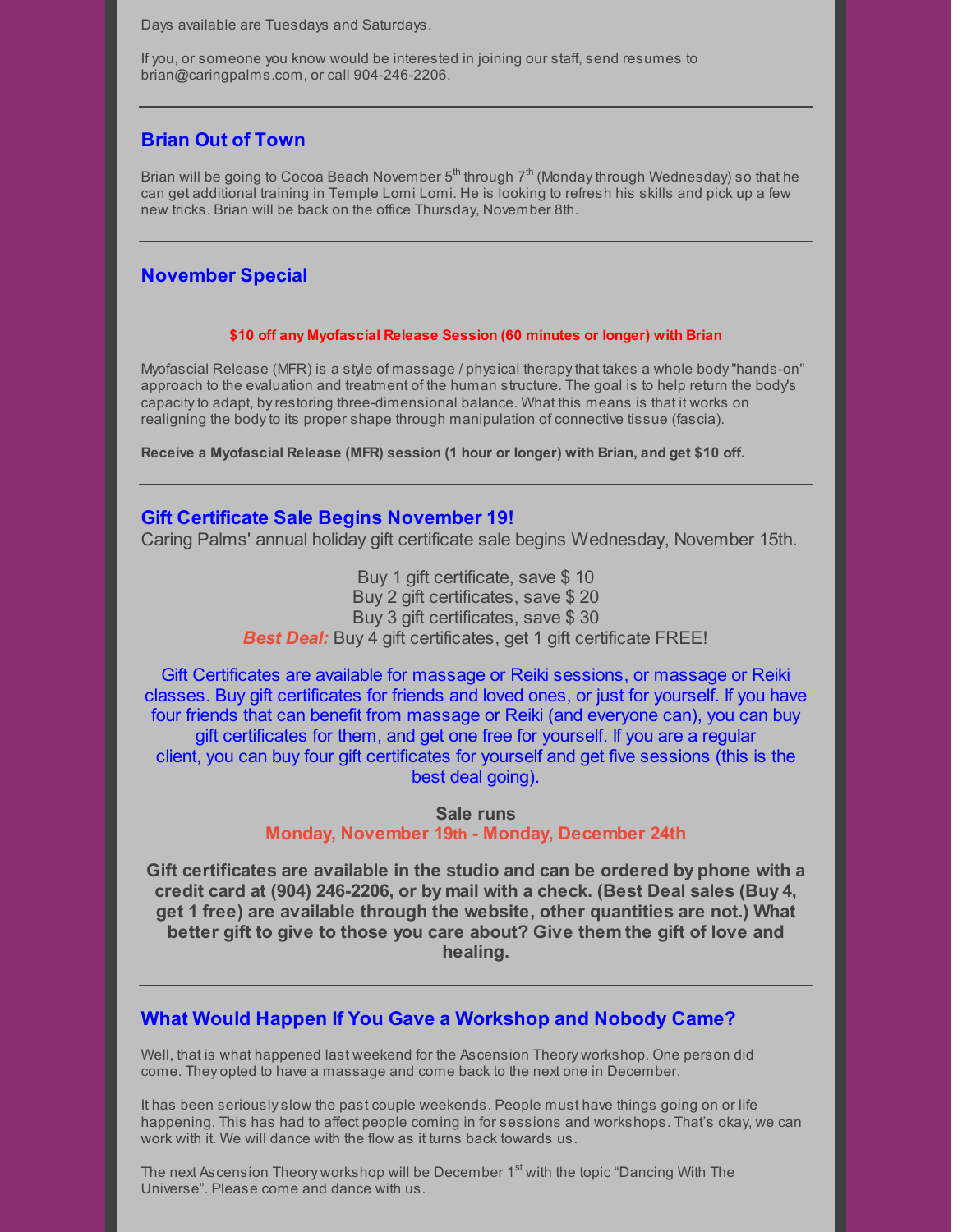# **New Crystals and Jewelry**

Caring Palms has restocked their shelves of crystals thanks to a trip Brian made to Gainesville a few weeks ago. We have MANY new things, most of which will not fit in the displaycases. We have added lots of interesting types of stones along with figures (like hearts, obelisks) as well as figures (such as angels, animals, skulls).

We have also added new hand-crafted jewelry made by Shirley Dean. There are new pendants and earrings as well as wrapped crystals on chains and separately as fobs. These would be great holiday gifts!

Come by and see what we have.



# **Inspirational Video of the Month**

We periodically add new videos to the collection as we make them. These are made to give you new ideas, and possiblysomething new to think about. Many of them are of previously written articles, but they given live, not just a reading of what has been written. Please check them out.

This month's featured video: **Dancing With The [Universe](https://youtu.be/XrnVz5sMq4c)**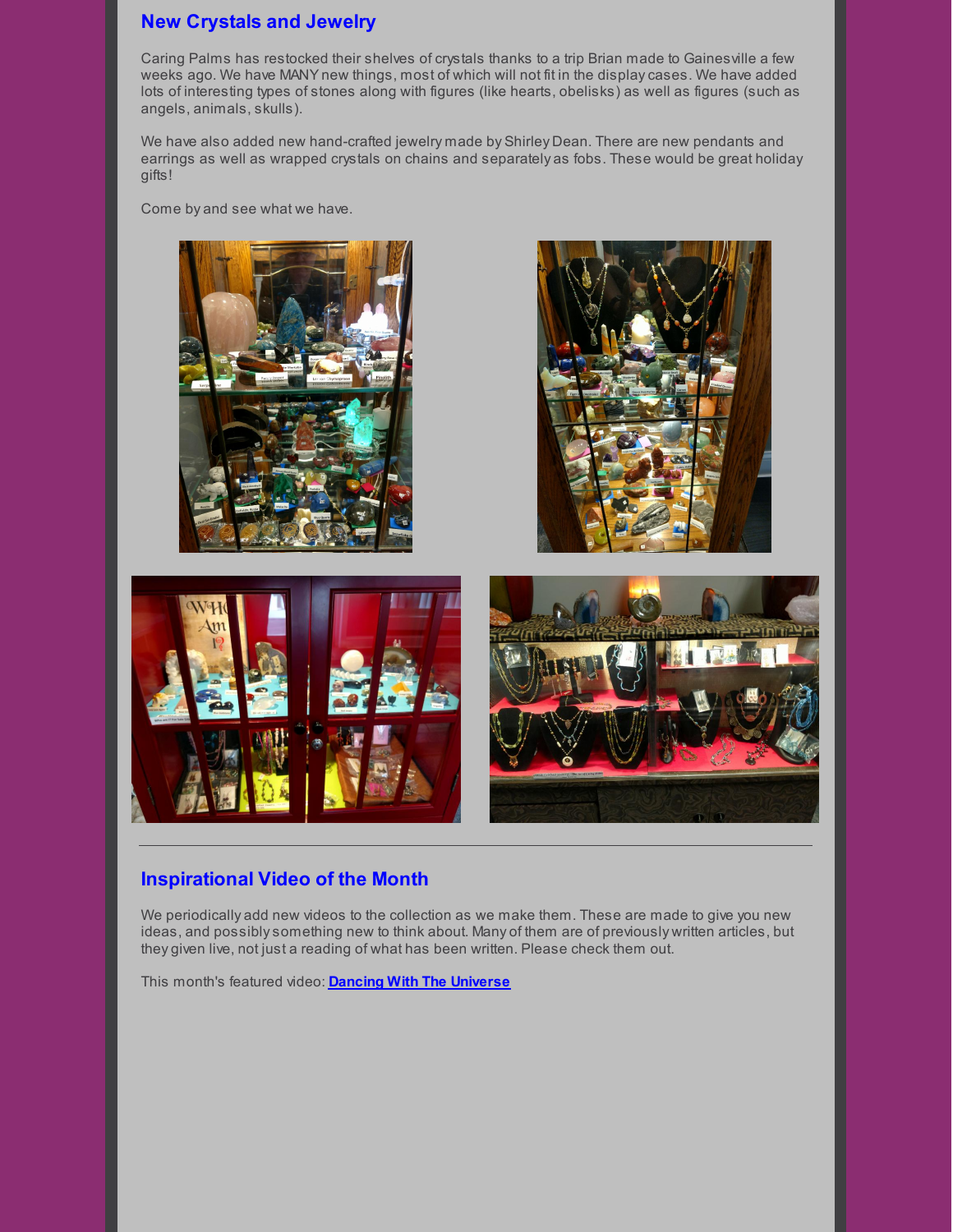

# **Group Past Life Regression**

Saturday, November 24, 2018 Cost: \$26, Pay at the door, or register online **[HERE](https://www.universe.com/events/group-past-life-regression-september-2018-tickets-7RMHNV)**.

Please join us at Caring Palms for a Group Past Life Regression event facilitated by Laura Bogen, Certified Hypnotherapist and QHHT Practitioner. Using simple, but effective visualization techniques, the first part will include experiencing one of your past lives that is most appropriate for you to see at this particular time in your life.

Did you witness the library of Alexandria burning? Did you help discover the New World? Perhaps you were a knight in medieval times? The possibilities are endless.

Then stay a bit longer for the second part, where you will be able to explore a distant future life. You may witness unforeseen technology, interesting concepts, and even otherworldly events and beings. After all, the future is what you make of it... All of this will be prepped by a short series of visualization exercises created to help develop your imagerykills, which can have many benefits. Some benefits include building your inner sight (also called clairvoyance), sparking creativity, reawakening your imagination, and more.

All you have to do is show up! (We recommend that you bring a pillow to sit on, as space is limited.)

The cost for this workshop is \$26 and can be paid at the door or online.

Call Caring Palms to reserve your spot. Check out Laura's website **[HERE](http://www.soultrekexperience.com/)**.

Please let us know if you will be coming so we can plan accordingly, and *please come early* if you are paying at the door, so we can start the class on time.

*Next Group Past Life Regression Workshop: January 26, 2019*

### **Ascension Theory Workshop Ascension Theory: Working with Spirit Energies and Using Them in This Life** *Dancing With The Universe*

Saturday, December 1, 2018 Cost: \$25, Pay at the door, or register online **[HERE](https://www.universe.com/events/ascension-theory-surrounding-yourself-in-the-light-december-2018-tickets-XC3M5Y)**.

Join us at Caring Palms for a workshop in Ascension Theory and its Energies facilitated by Brian Dean.

There are many ascension theories. It is basically what we do when we pass from this life to the next. But the energies are always available to us, and can be used to enhance how we live in this life. The more we raise our energies and raise our vibration, the more we can rise above the troubles, the drama, the "noise", and then be in a position to help ourselves, and in turn help others. It enables us to see more clearlyso we don't get dragged into the darkness. It allows us to rise above and release our problems. This is the first in a series of bimonthly workshops that will help the participant to open to newer, higher vibrational energies, and then use these energies to keep themselves focused, centered, and calm. Eventually, the participant will be able to feel the energies around to understand people, problems, and give them the wherewithal to help if they want. Each workshop will be a standalone training with a meditation and an attunement/activation that will be individual to each person. You maycome to any of these or all of these as they will be self contained. All you have to do is show up!

We recommend that you bring a pillow to sit on, as space is limited.)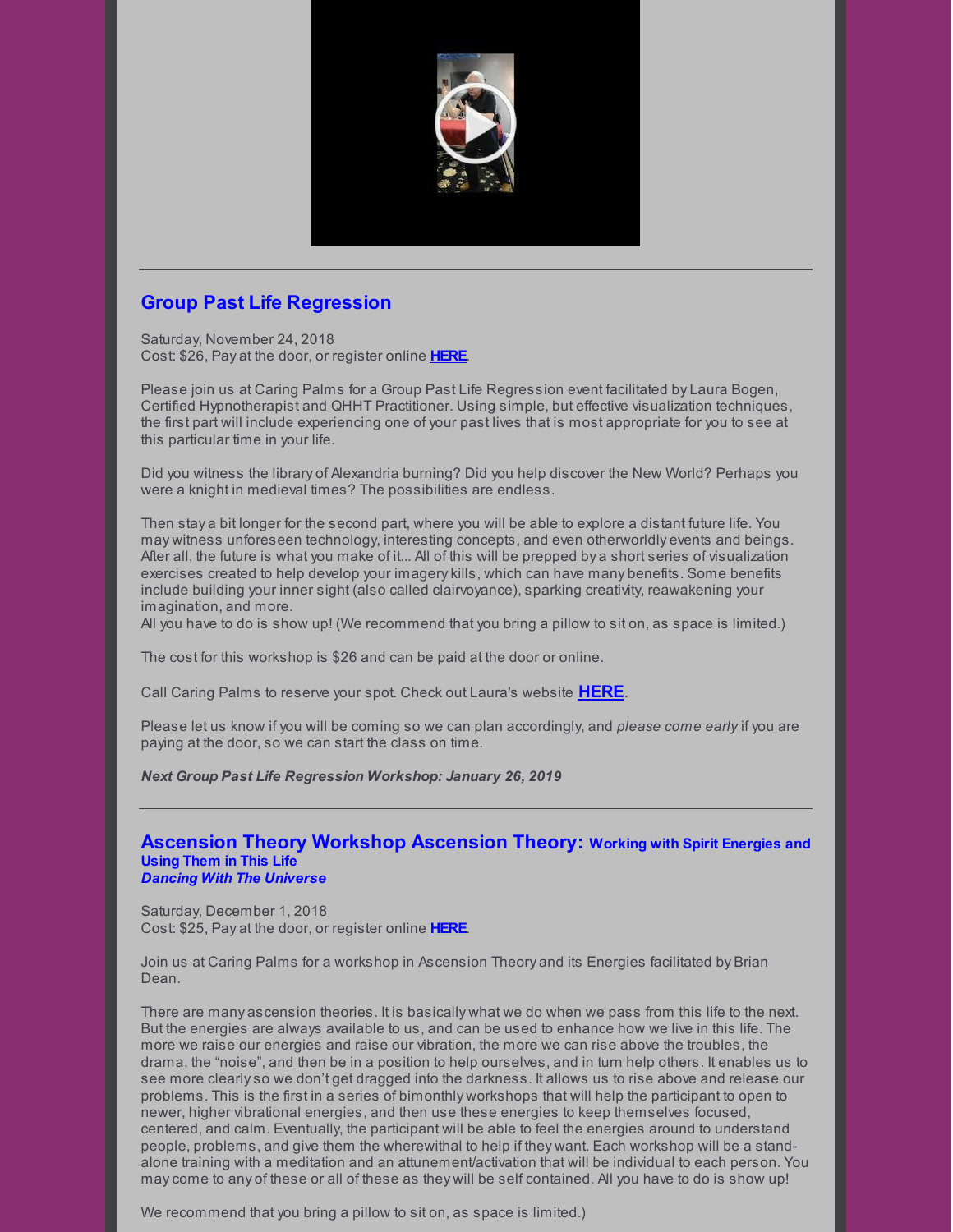The cost for this workshop is \$25 and can be paid at the door or online.

Please let us know if you will be coming so we can plan accordingly, and please come early if you **are paying at the door, so we can start the class on time.**

*Next Ascension Theory Workshop: December 1, 2018*

### **Leave a Review, Enter Our Drawing**

Leave a review and be entered in a drawing to win a free session. If you have enjoyed the services at Caring Palms, whether that be massage, Reiki, or classes, or something else, please leave a review on one of the review sites like Google, Facebook, or any of the many places that take reviews. Lately, it has been these reviews that have been bringing new clients into the studio, and all have been glad they found us.

Anyone leaving a review will be entered into the monthly drawing to win a free session (massage or Reiki). Reviewers made between the first and last day of each month will go into the drawing, and the winner will be pulled on the first of every month. Thank you all that have left reviews, and congratulations to the people who have already won free sessions.

**Note:** We are asking people not to post on Yelp unless you are a person that posts there regularly. Yelp has some qualifying software that looks at each review, and if you are a regular poster, your comment is deemed "Relevant", otherwise your comment is marked "Not Relevant". While Caring Palms has 20 5-star reviews on Yelp, onlyseven of them are deemed "Relevant", and one has to go through another step to see the remaining 13.

### **Superhero by Monique Bailey**

We all have our days where everything and everyone is in our way of anything we are trying to accomplish. The kids are fighting, dinner is burning, house is dirty, cat is on kitchen counter eating said burnt dinner. Agh!!! Whatever it may be, it is overwhelming. Too manythings all at once. Time to…. that's right slow down. But how can I slow down when everything is falling apart? I must go faster, I must do more. Right? Wrong. A familiar saying, "If you don't have time to do it right the first time, when will you have time to do it over?"

Let's break it down. An easy example would be looking at a pie (choose your flavor) you see it being round, crusty, little dimples, and the gooey filling inside. We are looking at it as a whole. However, we can take a knife and make a slice. We can slice our life's needs into pieces. So, for everysituation that needs our attention whether it be positive or negative it is a slice of that pie. Take one slice, work it, fixit, create it, support it, whatever it needs; then finish it and move on to the next. Only one slice at a time and so on. We all tryto be superwoman (or man) and think we can do it all and think we can do it all at the same time in conjunction with all of life's other moving parts.

I recentlysaw a commercial and maybe you have seen it also. A mother is singing her babyto sleep, and the words go something like "I can be here with you at night and sing you to sleep while at the same time taking online classes to get my degree, and it doesn't affect my full-time day job, either." (Insert mouth drop here.) This is what we are marketing to people. More is never enough. Stretch yourself as far as you can. What happens then? Anxiety, depression, worry of failure for not being able to be this Superhero. What a crock!

Time to slow down, I really enjoycooking but when I have 27 other things happening, my diet suffers, and I don't put my best effort into my health. We lose the enjoyment of life when we have too much going on. I don't want to sacrifice what my enjoyment is, and I should not have to.

Standing up for yourself…this is a big one now…. Saying "NO!" Saying "NO" to things that you really don't want to do or things you are not interested in being apart of your life is one wayto avoid that anxiety and worry and depression. Going back to "having time to do it right," will happen when you say "NO." It will open that space for things you do enjoy and things you want to put your energy, passion and love into. We "don't have time to do it over," this is our chance to be happy and healthy with what we have created for ourselves in this life.

I don't want or need to be a Superhero in this life…maybe the next one but not today.

### **Hope From Hopelessness by Brian Dean**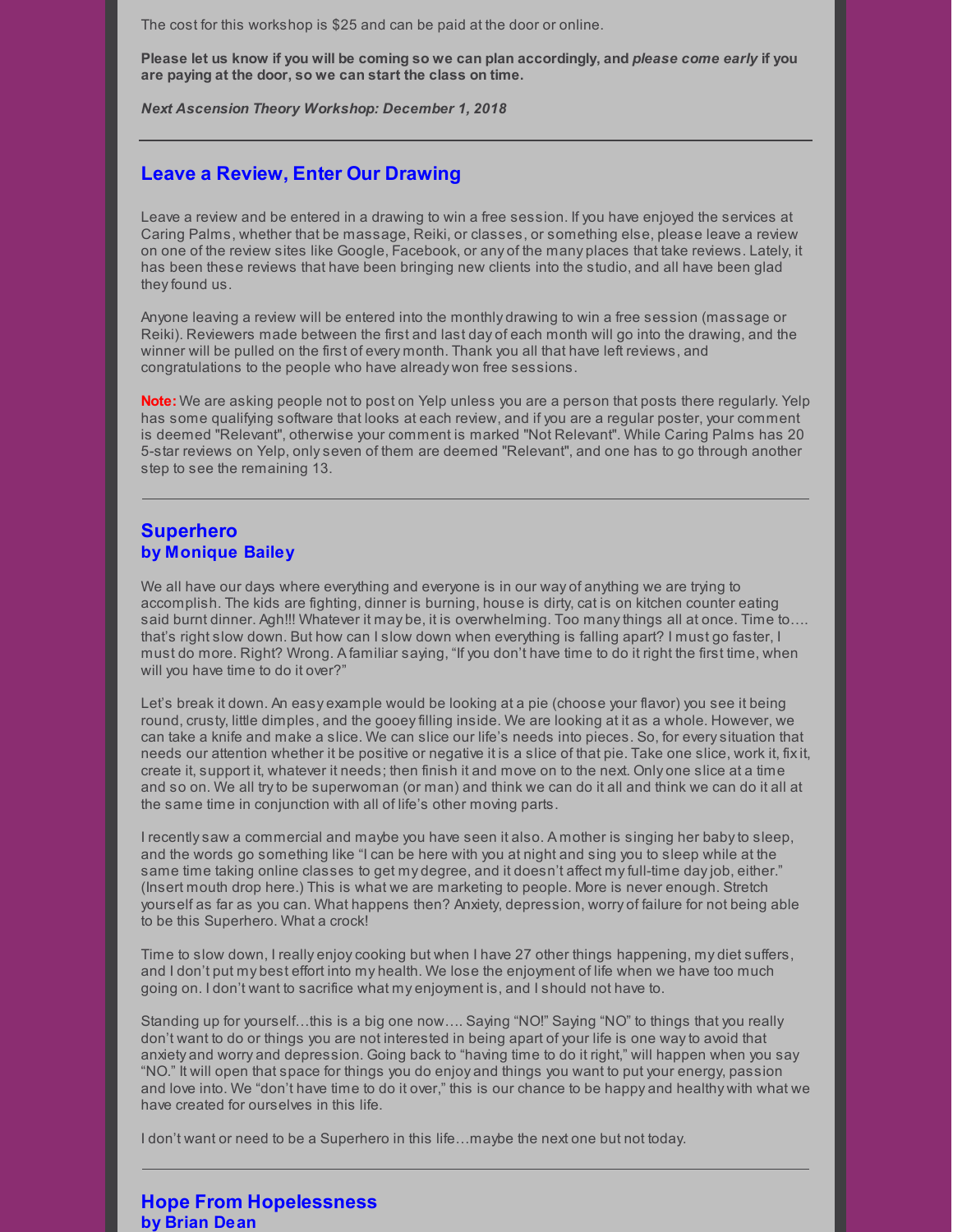There are times in our lives when we feel any effort we make is futile and the situation is hopeless. This is true whether it is dealing with problems at work, social situations, relationships, or the political situation. We tend to feel that nothing we do will change anything. The situation is hopeless.

Sometimes hopeless situations can drive people to extremes, like giving up, calling it quits, or even suicide. That is the time to make a decision. Either we go on, or give up.

I know I have been in this situation manytimes in mylife. I remember being at a job, and everything I did was wrong, or at least wrong to the people who were deciding what was right and what was not. I can remember saying "Whytry? Why even bother?" I had considered quitting, but that would have jeopardized our being able to afford the house we were living in. I could have given up and let them fire me, which would have resulted in the same thing. But something came together. Something made me keep working at it. Maybe it was that glimmer of hope that something would change and things would get better.

Hope can come from many places, some rational, some irrational. I have a hope that someday greed won't be running the world, that man's consideration for fellow man will be the driving force. That may be rational or irrational depending on who you ask.

Recently, a TV show I watch had an interesting concept. A police office was trying to stop a woman from jumping to her death. He offered her a lottery ticket with a possible payoff of \$50k. He told her that when things feel hopeless, he buys a ticket. That gives him something to put hope into. And while knowing the odds of winning, in a wayit makes sense.

If we can't find hope in things, we then create hope in something irrational. And while I am not telling everyone to go buy a lottery ticket, I am suggesting that we look around and find something to help us create hope. And yes, it maycome down to looking at the half empty glass, and finding a wayto see it as half full.

I have hope that I live long enough to see us coming together as people, embracing our differences instead of fighting over them. I have hope that I am able to keep working for manyyears to come, and that myskills increase giving me more ways to help people. I have hope that I will start taking my own advice and start taking better care of myself so that my previous hope will come true. I have hope to be able to follow spirit's direction on the path I need to take, and that I am able to hear clearly enough.

But more importantly, I have hope that I will continue to have hope, even if I have to manufacture something to have hope in.

What are your hopes?

# **Guided Meditation CDs Now Available In-House and Online**

The first three guided meditations are now available. We have a small inventoryin-house). When these have been sold, we will replenish them (replenishment takes about 10 days). These meditations are also available online as CDs or MP3s and can be purchased through the **[Meditations](http://caringpalms.com/meditations.html) Page**. If you are looking for a safe meditative journeyto relax or work, come see us, or purchase one (or all three) online. Available meditations include, Finding Sanctuary, Working Through Past Experiences, and Visiting With Your Guides. We are hoping to have the other three available within a few months.

## **Reiki Class Schedule**



The following is a list of currentlyscheduled Reiki Classes. Each class (unless otherwise marked) currently has a status of 'Scheduled'. This means that a date has been set, but no one has signed up for it yet. Once a deposit has been received for a class, the status will be 'Confirmed'. Anyclass marked as 'Closed' has filled up. (Note: In some cases, one may be able to enter a class marked 'Closed' with permission of the instructor.)

Reiki 1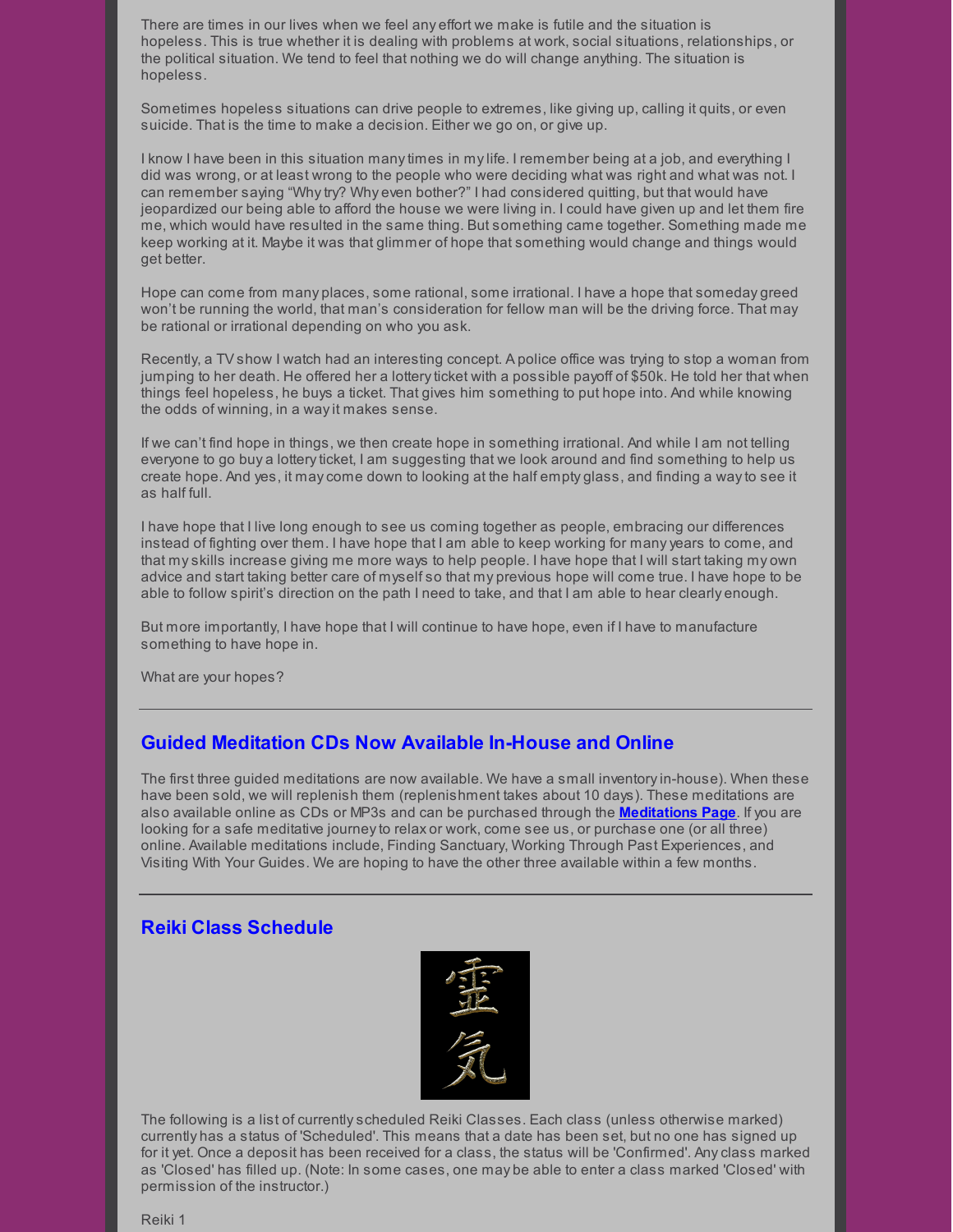November 10 (Saturday) 10am - 5pm **Confirmed**

Reiki 2

• TBD 2019

Reiki 3

November 17 (Saturday) 10am - 5pm **Confirmed**

All classes are open to anyone wanting to learn this unique method of hands-on healing. The cost for each class is \$125 no matter what level of Reiki the class is for. A \$50 deposit is required a minimum of seven (7) days prior to the class date (or permission of the instructor) to reserve a space in the class. Classes with no deposits received bythe cut off date will be canceled. All class statuses may be viewed under Reiki, Reiki Class Information, and Class Schedule. You can also sign up for classes there. (Check the website for the location.)

**Each Reiki class is NCBTMB and Florida Board of Massage Approved for six (6) Continuing Education Hours (CEUs)**

# **Advanced Body Mechanics and Techniques**

The following is a list of currentlyscheduled classes. This class is a two-dayclass worth 12 CE hours for massage therapists. Each class (unless otherwise marked) currently has a status of 'Scheduled'. This means that a date has been set, but no one has signed up for it yet. Once a deposit has been received for a class, the status will be 'Confirmed'. The schedule is as follows:

To Be Determined - Look for next year's schedule shortly

All classes are scheduled to be held at the Caring Palms Studio. Should the location change, that change will be on the website and students notified.

Maximize your results with less effort. Utilize the science of martial arts and applyit to massage. Advanced Body Mechanics and Techniques for Massage Therapists, is designed to reconnect the massage therapist with proper body mechanics and techniques while putting a new twist on things and showing how to get more pressure with little effort. While it does go over some basics, it takes body mechanics to a new level where every move involves the use of the therapist's entire bodyso they can work without hurting themselves. The class being part lecture, part hands-on practice takes positions, centering, and the proper use of bodystrength from Japanese martial arts and applies them to the art of massage therapy. It also shows how to focus one's energies to increase their strength with simple exercises meant to teach the student how to 'think' beyond where they are working so theycan get deeper into the client and to channel their energies to the point of thought. The student will learn how to focus their energies and use their bodyto do deep work and not get hurt. This class will help anyone to work deeply with less effort no matter if one is 90 pounds or 250 pounds. This class is for both the seasoned therapist and the new therapist. It will show moves everyone does, but in a new light as well as moves many people may not have seen before. The idea is not to dictate how to practice, but to show better body mechanics which the therapist can adapt to what they do. This is true whether they adapt all of it or just part of it.

#### **NCBTMB and Florida Board of Massage Approved for twelve (12) Continuing Education Hours (CEUs)**

#### **Class Cost: \$300**

This class is for licensed massage therapists or anyone that regularly uses massage in their practice. For those looking to learn basic massage for relaxation for their partner or friends, see the website on the Massage For Couples classes.

To sign up for classes, go to the website and select Continuing Education, Advanced Body Mechanics and Techniques, and Class Schedule to see additions and changes or to sign up.

# **Caring Palms Hosts Mediumship Classes**

Every month, Caring Palms is host a mediumship class taught by Marilyn Jenquin of the International Foundation for Spiritual Knowledge. In this class, Marilyn teaches the British style of mediumship (this is similar to the style used byJohn Edward). Each class contains a lecture, a meditation, and class exercises. This is for all ranges of students from the beginner, to the long time student.

Mediumship is a method of communicating with people who are no longer in their physical body, but in the spirit world. The class teaches students to do evidential readings as exercises so they get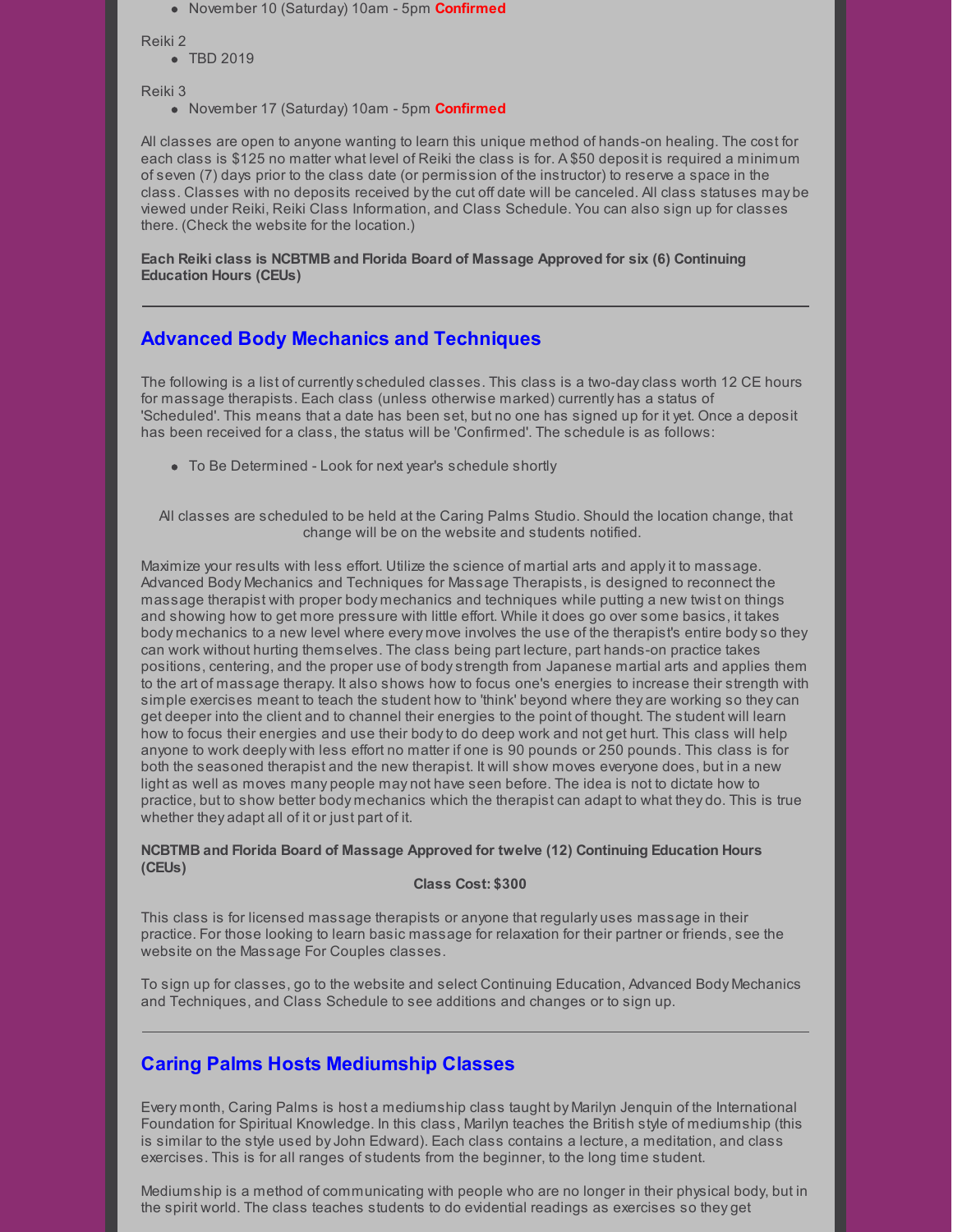comfortable developing a relationship with those in spirit. This class is for anyone wanting to work with spirit whether theyintend to become professional mediums or simplyto use it in their everydaylives.

Classes are usuallyscheduled the fourth Thursday of each month from 1pm to 3:30pm at the Caring Palms studio. For more information, go to the **IFSK [Website](http://www.ifsk.org/)** where you can learn more about this, check class schedules and locations, and get contact information.

# **Modality of the Month Deep Tissue Massage**

Although One of the most requested styles of massage is Deep Tissue. It almost seems that everyone wants very deep work on their muscles, but that is not what they want at all. Most people just want to feel their massage. The best place to start is to define Deep Tissue massage.

When muscles become verytight and stiff, they need lots of pressure to get them to loosen up and stretch. Deep Tissue is that added pressure that gets way down into the belly of the muscle to get it to relax. Manytimes this can be painful depending on how deep the therapist goes, but all too often, that is what is required for someone to feel better.

So the keyis that Deep Tissue is not a style in its own, but added pressure into manyregular styles like Swedish. With most styles, the pressure can be varied to fit the comfort of the client. When the pressure goes to a certain depth, and problem areas are worked on, this becomes Deep Tissue work.

#### **read [more](http://caringpalms.com/article_deeptissue.html)**



**Deep Tissue [Massage](https://www.youtube.com/watch?time_continue=1&v=AgDuooFoD3w)** (Click on picture or description to see video)

## **Brian Offering Readings**

Brian is now doing readings to anyone that wants to sit for one for \$40 for up to one hour. Keep in mind, these are mediumship readings, not psychic readings. If you have an interest, please contact Brian and something can be scheduled. These can also be scheduled from the website.



**Caring Palms Promise**